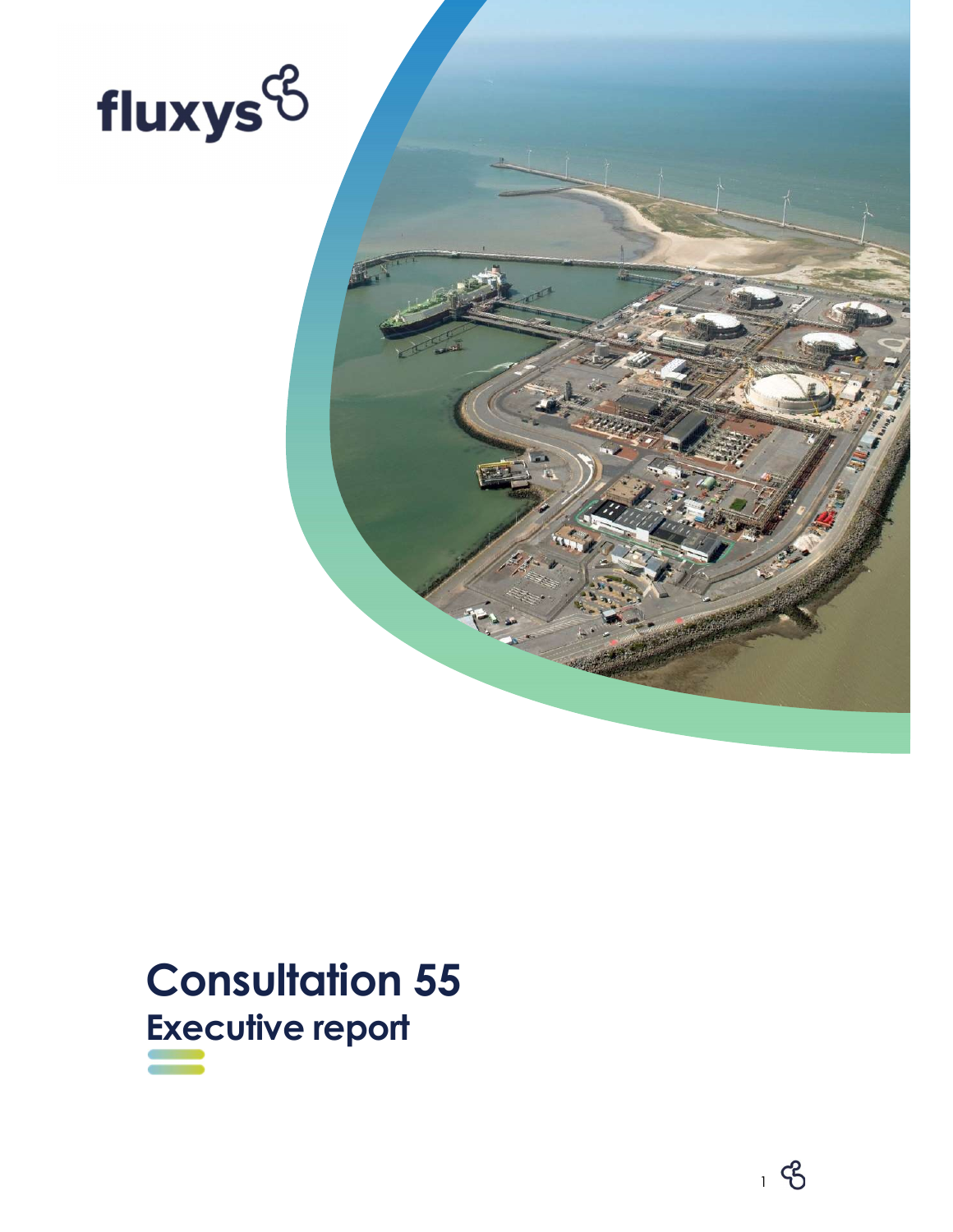In a continuous effort to further improve its service offering, Fluxys LNG is proposing adjustments to its LNG services with a focus on (i) increasing the residual storage capacity and extending its booking period, (ii) adding measures during threat to heel situations, (iii) increasing the amount truck loading slots that can be offered, (iv) modifying the invoicing procedure for truck loading slots, (v) revising the Indicative Berthing Schedule, (vi) commercializing non-used LNG services, (vii) allocation of daily storage and daily send-out on an FCFS basis and (viii) several technical improvements.

### i. Increase the residual storage capacity and its booking period

In order to maximise the utilization of our terminal assets, Fluxys LNG increased the maximum residual storage capacity it can offer up to 40.000 m<sup>3</sup> (subject to expected availability) and prolonged the bookable period up to 18 months.

# ii. Use of compressors during threat to heel situations

In order to protect and guarantee the good functioning of the terminal assets in case of threat to heal situations, Fluxys LNG wants to define two new measures in such occasions; in a first phase we will send a warning message to shippers stressing the low GIS levels; in a second phase we will start the compressors if no arrival of LNG is expected.

## iii. Increase in truck loading slots offered

In light of the recent investment decision of four new truck loading bays, Fluxys LNG proposes to already increase the maximum truck loading slots that can be offered up to 24.000 (subject to permit approval).

# iv. Modifications of invoicing procedure for truck loading slots

In line with the goal to simplify our commercial processes, Fluxys LNG proposes to invoice the purchased truck loading slots on a monthly basis based on the amount of slots used in a specific month (instead of the total slots purchased for a specific year, divided over the months of that year). As a result of this change, a revision was done for determining the bank guarantee that needs to be foreseen by the terminal user.

### v. Revising the Indicative Berthing Schedule

In case market demand for slots exceeds the amount of slots scheduled in the 'Indicative Berthing Schedule', Fluxys LNG suggests to have the possibility to revise the scheduled slots (after alignment with long term shippers) in order to potentially commercialise additional slots.